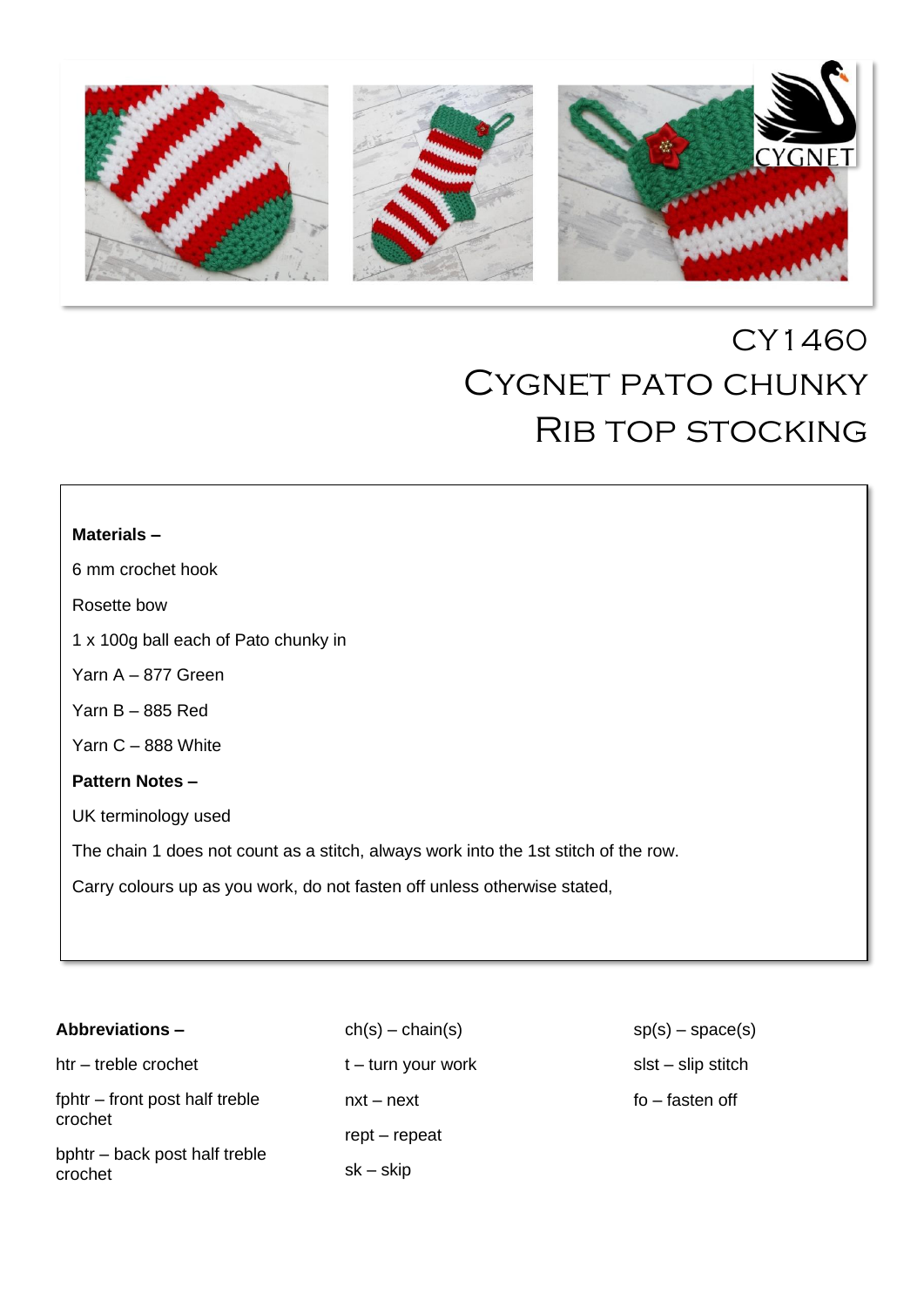#### **Toe -**

With A – make a magic Ring

Row 1 – ch 1, htr 8, slst to 1<sup>st</sup> st (8)

- Row  $2$  ch 1, 2 htr into each st around, slst to  $1<sup>st</sup>$  st (16)
- Row 3 ch 1, 2 htr into 1<sup>st</sup> st, \* htr into nxt 1, 2 htr into nxt, rept from \* around, slst to 1<sup>st</sup> st (24)
- Row  $4$  ch 1, 2 htr into 1<sup>st</sup> st, \* htr into nxt 2, 2 htr into nxt, rept from \* around, slst to 1<sup>st</sup> st, fo A (32)
- Row  $5$  attach B, ch 1, htr into each st around, slst to  $1<sup>st</sup>$  st
- Row  $6 ch 1$ , htr into each st around, slst C to  $1<sup>st</sup> st$
- Row  $7$  ch 1, htr into each st around, slst to  $1<sup>st</sup>$  st
- Row  $8 ch$  1, htr into each st around, slst B to 1<sup>st</sup> st
- Row 9 ch 1, htr into each st around, slst to  $1<sup>st</sup>$  st
- Row 10 ch 1, htr into each st around, slst C to  $1<sup>st</sup>$  st
- Row 11 ch 1, htr into each st around, slst to  $1<sup>st</sup>$  st
- Row 12 ch 1, htr into each st around, slst B to 1<sup>st</sup> st
- Row 13 ch 1, htr into each st around, slst to  $1<sup>st</sup>$  st, fo C
- Row 14 ch 1, htr into each st around, slst to  $1<sup>st</sup>$  st, fo B

#### **Heel –**

Lay flat and count 8 sts left from the seam, attach yarn A

Row  $15 - ch \cdot 1$ , t, htr into nxt  $16$  sts (16)

Rows 16 to  $19 - ch 1$ , t, htr across

Line up the first and last stitches with the wrong side facing out, ch 1, and going through both layers slst along the 8 stitches to join, fo A and attach yarn B

- Row 21 ch 1, htr evenly around, ending with 32 sts, slst to  $1<sup>st</sup>$  st (32)
- Row 22 ch 1, htr into each st around, slst C to  $1<sup>st</sup>$  st
- Row 23 ch 1, htr into each st around, slst to  $1<sup>st</sup>$  st
- Row 24 ch 1, htr into each st around, slst B to  $1<sup>st</sup>$  st
- Row 25 ch 1, htr into each st around, slst to  $1<sup>st</sup>$  st
- Row 26 ch 1, htr into each st around, slst C to  $1<sup>st</sup>$  st
- Row 27 ch 1, htr into each st around, slst to  $1<sup>st</sup>$  st
- Row 28 ch 1, htr into each st around, slst B to  $1<sup>st</sup>$  st
- Row 29 ch 1, htr into each st around, slst to  $1<sup>st</sup>$  st
- Row 30 ch 1, htr into each st around, slst C to  $1<sup>st</sup>$  st